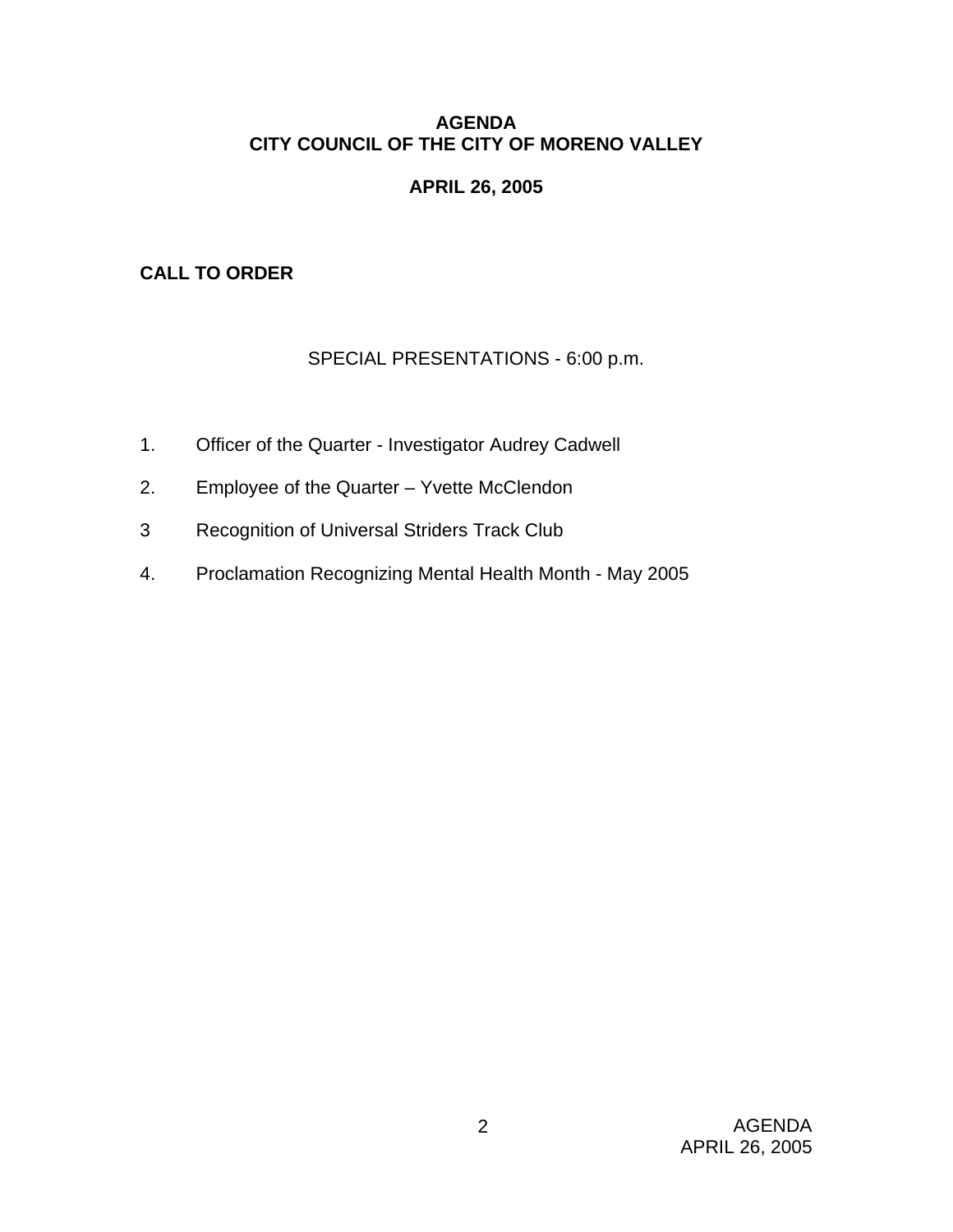#### **AGENDA JOINT MEETING OF THE CITY COUNCIL OF THE CITY OF MORENO VALLEY MORENO VALLEY COMMUNITY SERVICES DISTRICT COMMUNITY REDEVELOPMENT AGENCY OF THE CITY OF MORENO VALLEY AND THE BOARD OF LIBRARY TRUSTEES**

### **REGULAR MEETING - 6:30 P.M. APRIL 26, 2005**

**CALL TO ORDER** (Joint Meeting of the City Council of the City of Moreno Valley, Moreno Valley Community Services District, Community Redevelopment Agency of the City of Moreno Valley and the Board of Library Trustees - actions taken at the Joint Meeting are those of the Agency indicated on each Agenda item)

### **PLEDGE OF ALLEGIANCE**

**INVOCATION** – Pastor Willie Behrends, Crosswinds Church of Moreno Valley

## **ROLL CALL**

### **INTRODUCTIONS**

PUBLIC COMMENTS **ON MATTERS ON THE AGENDA** WILL BE TAKEN UP AS THE ITEM IS CALLED FOR BUSINESS, BETWEEN STAFF'S REPORT AND CITY COUNCIL DELIBERATION (SPEAKER SLIPS MAY BE TURNED IN UNTIL THE ITEM IS CALLED FOR BUSINESS.) Those wishing to speak should submit a BLUE speaker slip to the Bailiff. There is a three-minute limit per person. All remarks and questions shall be addressed to the presiding officer or to the City Council and not to any individual Council member, staff member or other person.

PUBLIC COMMENTS **ON MATTERS NOT ON THE AGENDA** UNDER THE JURISDICTION OF THE CITY COUNCIL WILL BE HEARD PRIOR TO CITY COUNCIL REPORTS AND CLOSING COMMENTS. IN THE EVENT THAT THE AGENDA ITEM FOR SUCH PUBLIC COMMENTS HAS NOT BEEN CALLED BY 9:00 P.M., IT SHALL BE CALLED AS THE NEXT ITEM OF BUSINESS FOLLOWING THE CONCLUSION OF ANY ITEM BEING HEARD AT 9:00 P.M. Those wishing to speak should submit a BLUE speaker slip to the Bailiff. There is a three-minute limit per person. All remarks and questions shall be addressed to the presiding officer or to the City Council and not to any individual Council member, staff member or other person.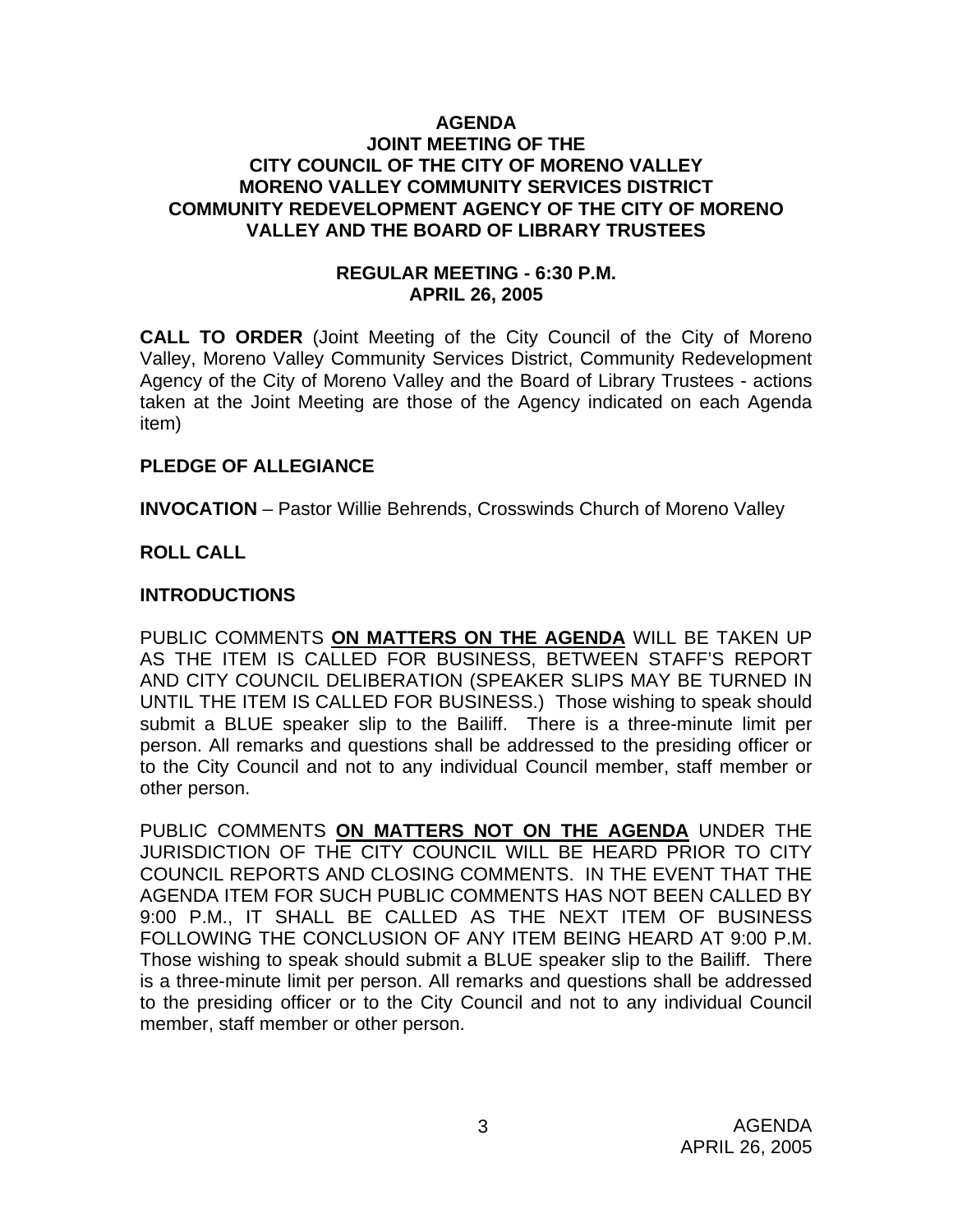### **JOINT CONSENT CALENDARS (SECTIONS A-D) OF THE CITY COUNCIL OF THE CITY OF MORENO VALLEY, MORENO VALLEY COMMUNITY SERVICES DISTRICT, COMMUNITY REDEVELOPMENT AGENCY OF THE CITY OF MORENO VALLEY, AND THE BOARD OF LIBRARY TRUSTEES**

All items listed under the Consent Calendars, Sections A, B, C, and D are considered to be routine and non-controversial, and may be enacted by one motion unless a member of the Council, Community Services District, Redevelopment Agency or the Board of Library Trustees requests that an item be removed for separate action. The motion to adopt the Consent Calendars is deemed to be a separate motion by each Agency and shall be so recorded by the City Clerk. Items withdrawn for report/discussion will be heard after public hearing items.

# **A. CONSENT CALENDAR** - **CITY COUNCIL**

- A1. ORDINANCES FIRST READING BY TITLE ONLY Recommendation: Waive reading of all Ordinance Introductions and read by title only.
- A2. FINAL MAP 30195 REDUCE FAITHFUL PERFORMANCE BOND AND ADOPT RESOLUTION NO. 2005-33, A RESOLUTION OF THE CITY COUNCIL OF THE CITY OF MORENO VALLEY AUTHORIZING ACCEPTANCE OF THE PUBLIC RIGHT-OF-WAY IMPROVEMENTS AS COMPLETE AND ACCEPTING HAMMET COURT, FINA COURT, STAMLIN COURT, ARLA COURT, OLIVER STREET AND GALA COURT INTO THE CITY MAINTAINED STREET SYSTEM – SUBDIVIDER – RICHMOND AMERICAN HOMES OF CALIFORNIA, INC., 16845 VON KARMAN, SUITE 100, IRVINE, CA 92606 (Report of: Public Works Department)

 Recommendation: Approve the reduction to the Faithful Performance Bond for Final Map 30195; authorize the City Engineer to reduce the Faithful Performance Bond; and adopt Resolution No. 2005-33 authorizing the acceptance of the public right-of-way improvements for Final Map 30195 as complete and accepting Hammet Court, Fina Court, Stamlin Court, Arla Court, Oliver Street and Gala Court into the City Maintained Street System.

### Resolution No. 2005-33

 A Resolution of the City Council of the City of Moreno Valley, California, Authorizing the Acceptance of the Public Right-of-Way Improvements as Complete within Tract 30195, and Accepting Hammet Court, Fina Court, Stamlin Court, Arla Court, Oliver Street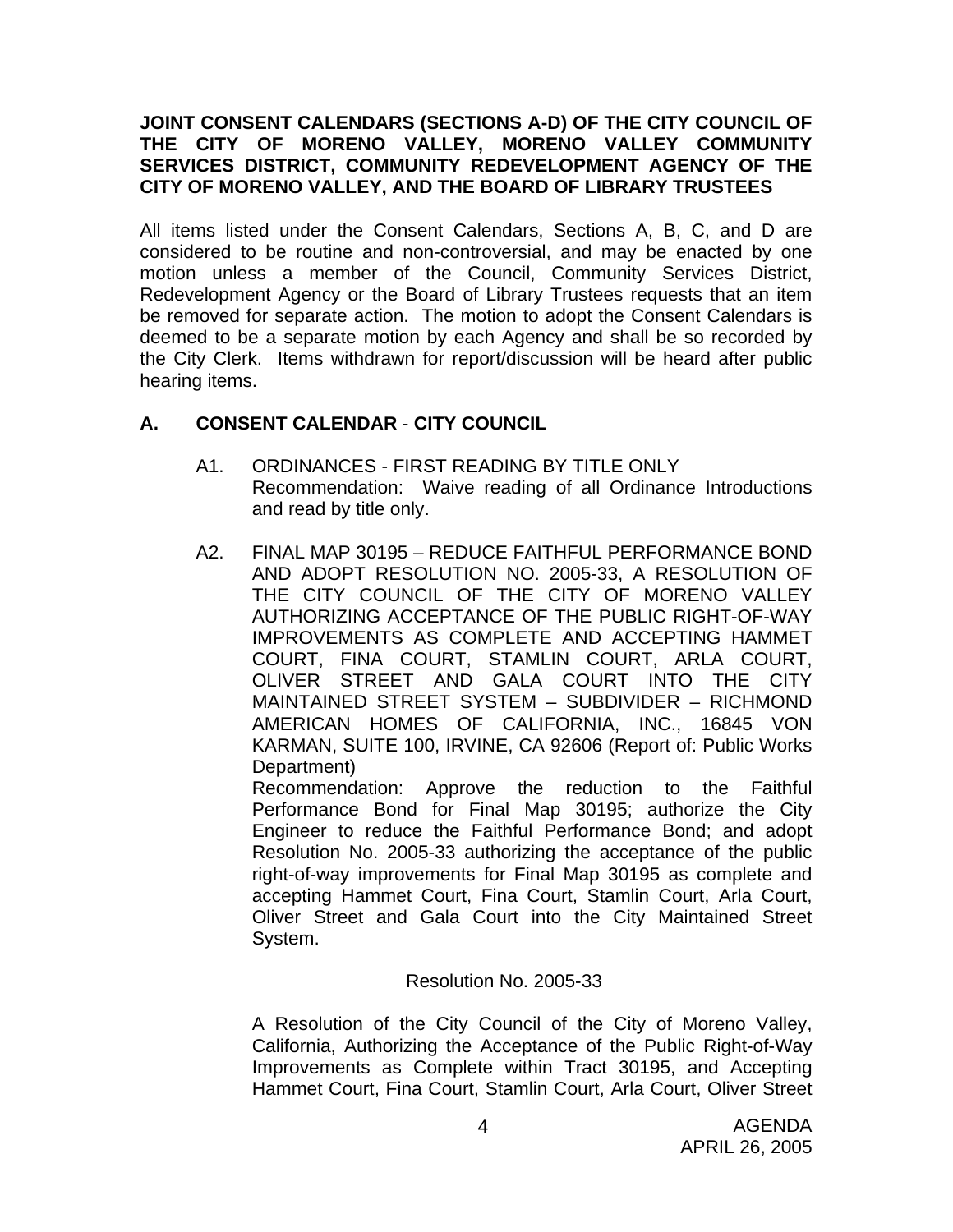and Gala Court into the City Maintained Street System

A3. PA02-0041 – REDUCE LETTER OF CREDIT AND ADOPT RESOLUTION NO. 2005-34, A RESOLUTION OF THE CITY COUNCIL OF THE CITY OF MORENO VALLEY AUTHORIZING ACCEPTANCE OF THE PUBLIC RIGHT-OF-WAY IMPROVEMENTS AS COMPLETE AND ACCEPTING BOX SPRINGS ROAD AND MORTON ROAD INTO THE CITY MAINTAINED STREET SYSTEM – SUBDIVIDER – MORENO APARTMENTS I, L.P., 4101 BIRCH STREET, SUITE 150, NEWPORT BEACH, CA 92660 (Report of: Public Works Department)

 Recommendation: Approve the reduction to the Letter of Credit for PA02-0041; authorize the City Engineer to reduce the Letter of Credit; and adopt Resolution No. 2005-34 authorizing the acceptance of the public right-of-way improvements for PA02-0041 as complete and accepting Box Springs Road and Morton Road into the City Maintained Street System.

#### Resolution No. 2005-34

 A Resolution of the City Council of the City of Moreno Valley, California, Authorizing the Acceptance of the Public Right-of-Way Improvements as Complete for PA02-0041, and Accepting Box Springs Road and Morton Road into the City Maintained Street System

- A4. APPROVAL OF PARCEL MAP 31109, NORTHWEST CORNER OF HEMLOCK AVENUE AND GRAHAM STREET - SUBDIVIDER – M. TIMM DEVELOPMENT, INC., 233 EAST CARRILLO STREET, SUITE D, SANTA BARBARA, CA 93101 (Report of: Public Works Department) Recommendation: Approve Parcel Map 31109, authorize the City Clerk to sign the map, and transmit said map to the County Recorder's Office for recordation.
- A5. MINUTES REGULAR MEETING OF APRIL 12, 2005 (Report of: City Clerk's Department) Recommendation: Approve as submitted.
- A6. WARRANT REPORT (Report of: Finance Department) Recommendation: Adopt Resolution No. 2005-35, approving the Warrant Report, dated March 2005 in the total amount of \$18,262,940.28.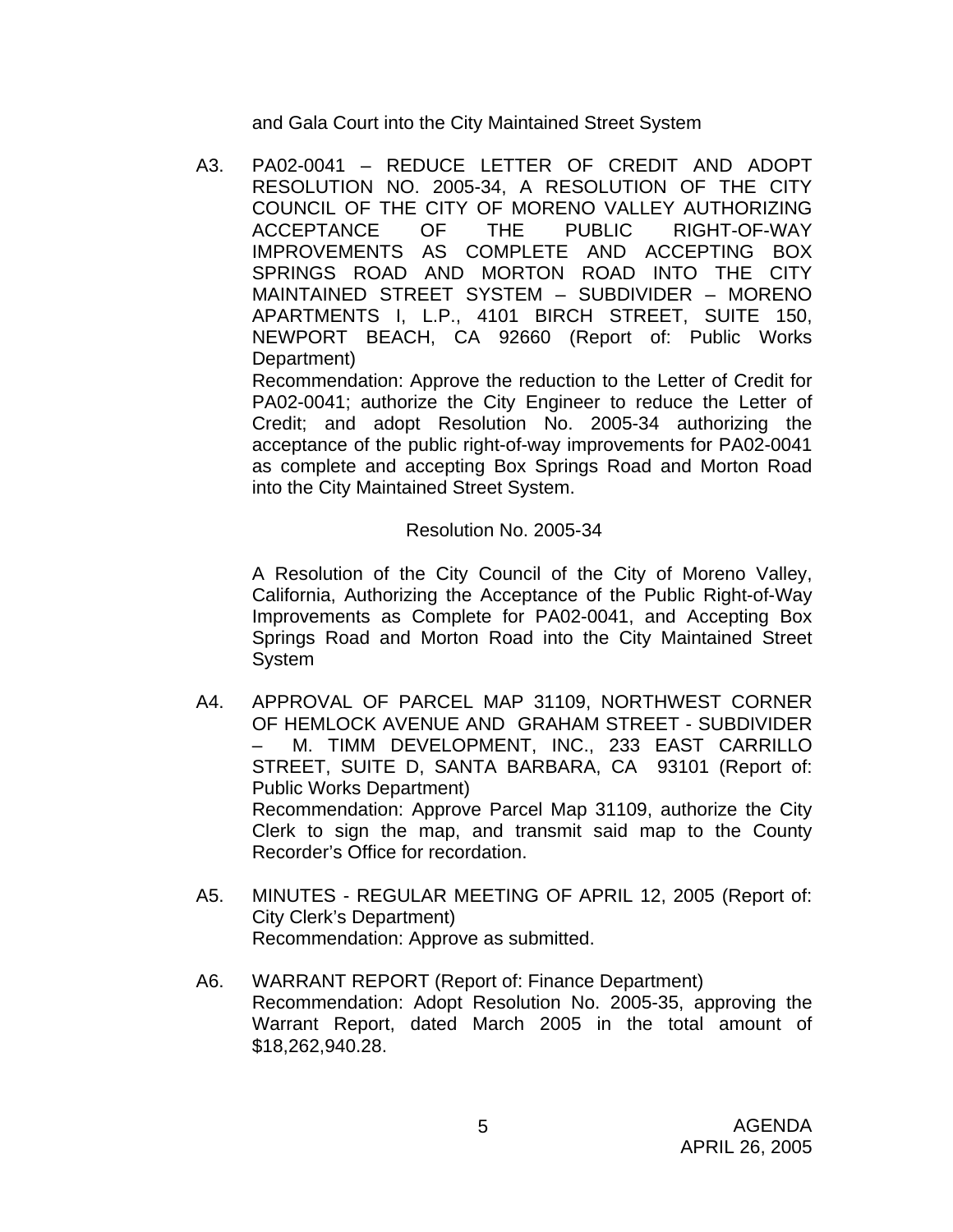#### Resolution No. 2005-35

 A Resolution of the City Council of the City of Moreno Valley, California, Approving the Warrant Report Dated March 31, 2005

- A7. REQUEST TO REMOVE THE CROSSWALK ON CACTUS AVENUE AT REDWING DRIVE (Report of: Public Works Department) Recommendation: Instruct Transportation Engineering Division to remove the crosswalk on Cactus Avenue at Redwing Drive on May 12, 2005.
- A8. TRACTS 31268 & 31269 OFFSITE SEWER IMPROVEMENTS ACCEPT BONDS AND AGREEMENT FOR PUBLIC IMPROVEMENTS - WILMOT STREET, BRODIAEA AVENUE, REDLANDS BOULEVARD, MCABEE AVENUE - SUBDIVIDER - RICHMOND AMERICAN HOMES OF CALIFORNIA, INC., 16845 VON KARMAN, SUITE 100, IRVINE, CA 92606 (Report of: Public Works Department)

 Recommendation: Accept the Bonds and the Agreement for Public Improvements for offsite sewer to Tracts 31268 and 31269; authorize the Mayor to execute the agreement; and direct the City Clerk to forward the signed agreement to the County Recorder's office for recordation.

A9. APPROVE AND ADOPT RESOLUTION NO. 2005-36 AUTHORIZING AND DIRECTING THE CITY ENGINEER TO CERTIFY THE ACQUISITION OF RIGHT OF WAY FOR THE AQUEDUCT BIKE TRAIL FROM JOHN F. KENNEDY DRIVE TO PAN AM BOULEVARD, AND APPROVE THE DELEGATION OF AUTHORITY TO THE CITY ENGINEER TO SIGN ON BEHALF OF THE CITY OF MORENO VALLEY ALL FEDERALLY FUNDED CERTIFICATIONS FOR THE ACQUISITION OF RIGHT OF WAY, PROJECT NOS. 02-46165321 AND 98-92492 (Report of: Public Works Department)

 Recommendation: Approve and adopt Resolution No. 2005-36 authorizing and directing the City Engineer to certify the acquisition of right of way for the Aqueduct Bike Trail from John F. Kennedy Drive to Pan Am Boulevard; and approve the delegation of authority to the City Engineer to sign on behalf of the City of Moreno Valley for all federally funded certifications for the acquisition of right of way.

#### Resolution No. 2005-36

A Resolution of the City Council of the City of Moreno Valley,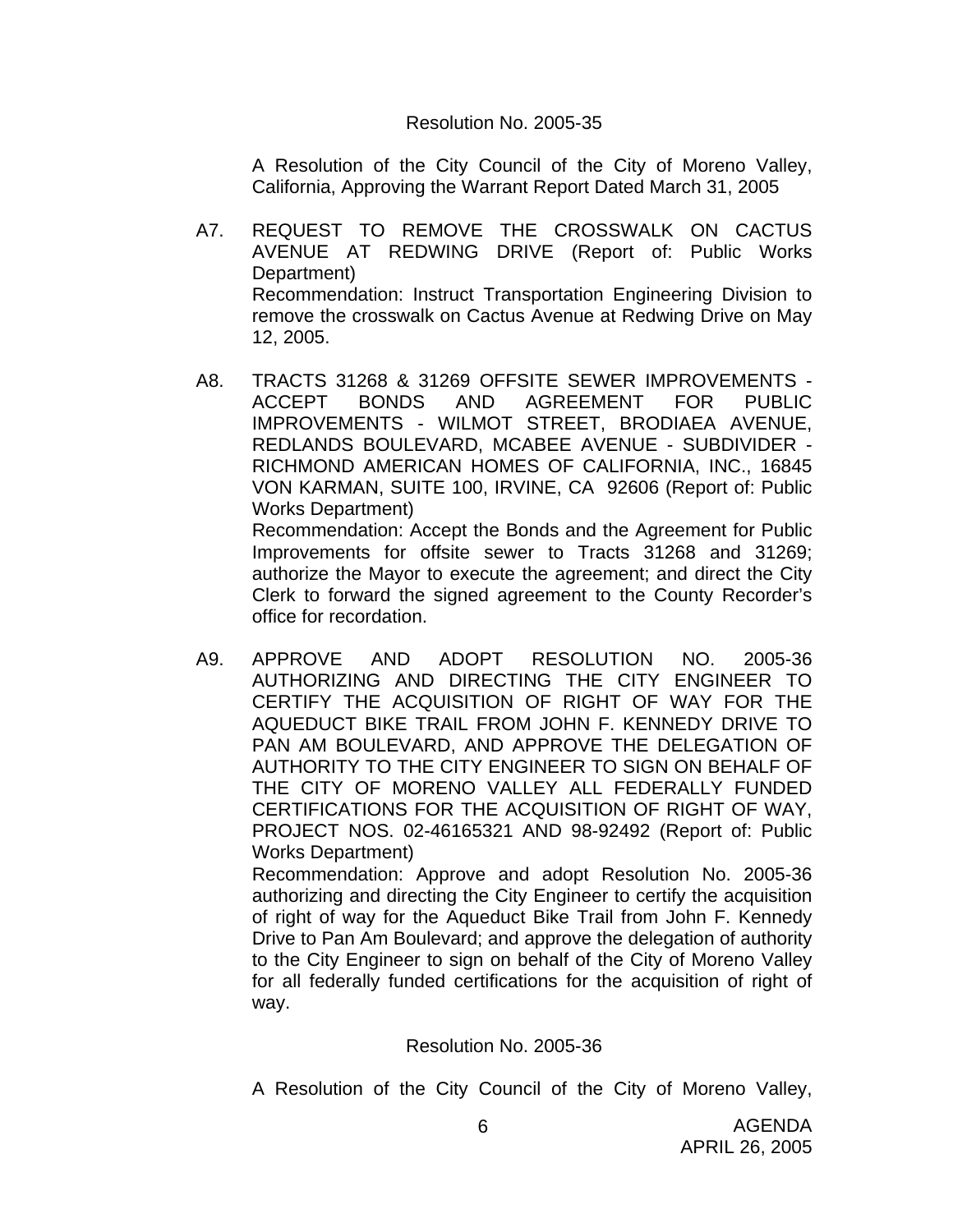California, Authorizing and Directing the Certification by the City Engineer of the Acquisition of Right of Way for the Aqueduct Bike Trail from John F. Kennedy Drive to Pan Am Boulevard, and Further Authorizing the City Engineer to Certify the Acquisition of Right of Way for All Federally Funded Projects

A10. ACCEPT LOT LINE ADJUSTMENT NO. 921 AND CERTIFICATE OF COMPLIANCE AND APPROVE GRANT DEED TO THE CITY OF MORENO VALLEY FOR LOTS "F" AND "G" PER LOT LINE ADJUSTMENT NO. 921 OF TRACT 21958, EAST SIDE OF NASON STREET, NORTH OF STATE ROUTE 60 (Report of: Public Works Department)

 Recommendation: Accept Lot Line Adjustment No. 921 and Certificate of Compliance as authorized by the City Engineer, and authorize the Mayor to execute said document on behalf of the City of Moreno Valley as the record owner of Lots "F" and "G," approve the Grant Deed to the City of Moreno Valley for Lots "F" and "G" per Lot Line Adjustment No. 921 of Tract 21958; authorize the Mayor to execute the Grant Deed; and direct the City Clerk to record the executed Grant Deed and Lot Line Adjustment No. 921 with the County Recorder of Riverside County.

- A11. AUTHORIZATION TO AWARD THE CONSTRUCTION CONTRACT FOR THE PERRIS BOULEVARD WIDENING FROM RED MAPLE LANE TO IRIS AVENUE, PROJECT NO. 05- 41678524 (Report of: Public Works Department) Recommendation: Award the construction contract for the Perris Boulevard Widening from Red Maple Lane to Iris Avenue to R.J. Noble Company, 15505 East Lincoln Avenue, Orange, California 92865, the lowest responsible bidder; authorize the Mayor to execute a contract with R.J. Noble Company; and authorize the issuance of a Purchase Order for R.J. Noble Company in the amount of \$219,974.15 (the bid amount plus 10% contingency) when the contract has been signed by all parties (Account No. 05- 41678524).
- A12. PARCEL MAP 31034 ACCEPT REPLACEMENT BONDS AND AGREEMENT FOR PUBLIC RIGHT-OF-WAY IMPROVEMENTS AND RELEASE LETTERS OF CREDIT, NORTH SIDE OF GLOBE STREET BETWEEN PERRIS BOULEVARD AND KITCHING STREET - SUBDIVIDER - ROCK-IDI MORENO, LLC, 18101 VON KARMAN AVE., SUITE 120, IRVINE, CA 92612 (Report of: Public Works Department)

 Recommendation: Accept Replacement Bonds and Agreement from Rock-IDI Moreno, LLC for Public Improvements; authorize the Mayor to execute the Agreement; direct the City Clerk to forward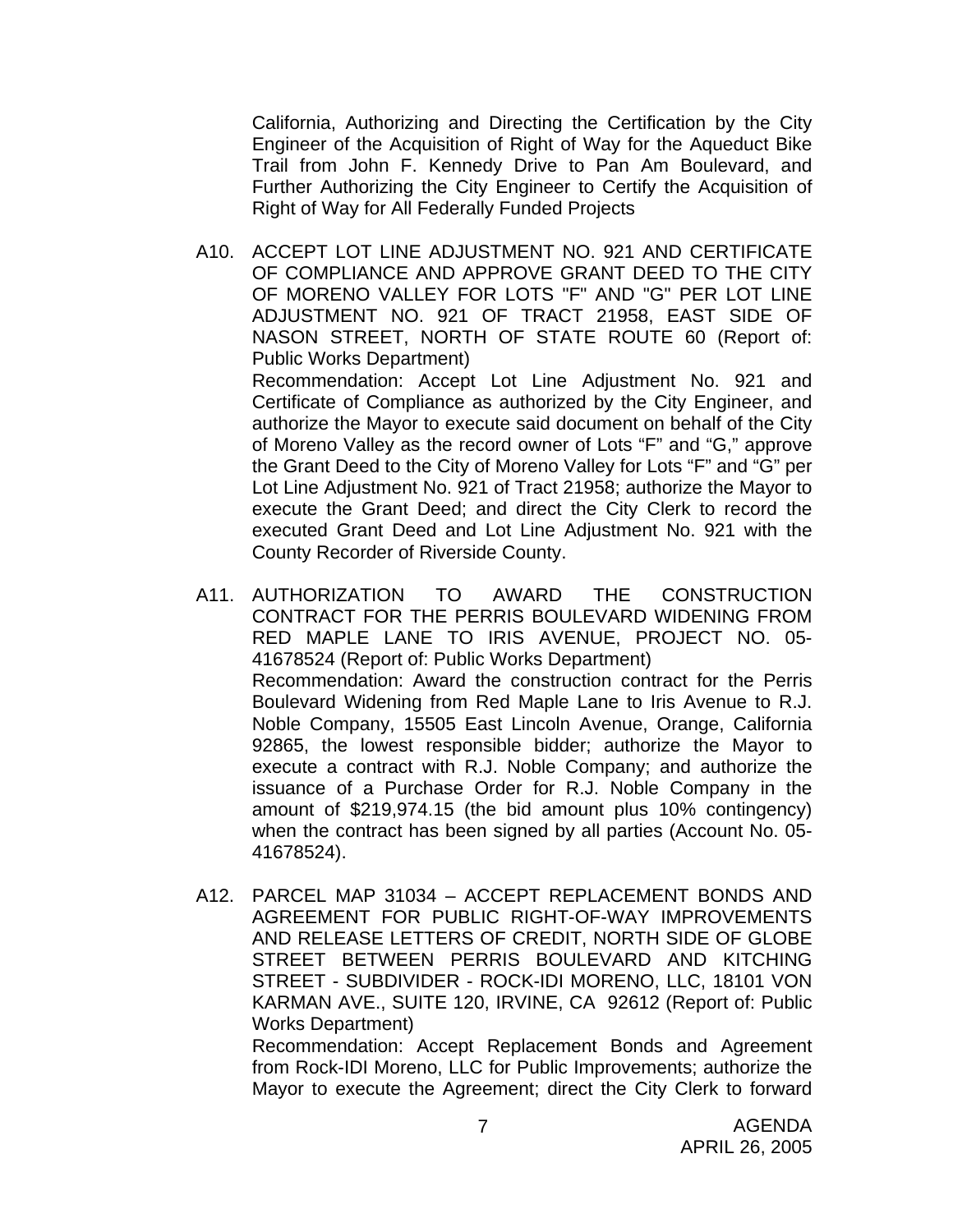the signed Agreement to the County Recorder's Office for recordation; and authorize the City Engineer to release Mira Mesa Shopping Center, LLC's Letters of Credit.

A13. FOURTH AMENDMENT TO AGREEMENT FOR PROFESSIONAL CONSULTANT SERVICES WITH SA ASSOCIATES (Report of: Public Works Department) Recommendation: Approve the Fourth Amendment to Agreement for Professional Consultant Services with SA Associates, 1130 West Huntington Drive, Unit 12, Arcadia, California 91007 to provide Professional Consultant Services; authorize the Mayor to execute said Fourth Amendment to Agreement for Professional Consultant Services with SA Associates; and authorize an increase in the Purchase Order to SA Associates in the amount of \$50,000, when the Fourth Amendment to Agreement for Professional Consultant Services has been signed by all parties.

## **B. CONSENT CALENDAR** - **COMMUNITY SERVICES DISTRICT**

- B1. ORDINANCES FIRST READING BY TITLE ONLY Recommendation: Waive reading of all Ordinance Introductions and read by title only.
- B2. MINUTES REGULAR MEETING OF APRIL 12, 2005 (Report of: City Clerk's Department) Recommendation: Approve as submitted.
- B3. DISTRIBUTION OF REMAINING FUNDS RECEIVED FROM THE SALE OF THE GRAHAM STREET PROPERTY TO RDA FOR YOUTH BUILD (Report of: Parks and Recreation Department) Recommendation: Approve using the remainder of the proceeds from the sale of Graham Street property to purchase play equipment for the March Field Park Community Center.

### **C. CONSENT CALENDAR** - **COMMUNITY REDEVELOPMENT AGENCY**

- C1. ORDINANCES FIRST READING BY TITLE ONLY Recommendation: Waive reading of all Ordinance Introductions and read by title only.
- C2. MINUTES REGULAR MEETING OF APRIL 12, 2005 (Report of: City Clerk's Department) Recommendation: Approve as submitted.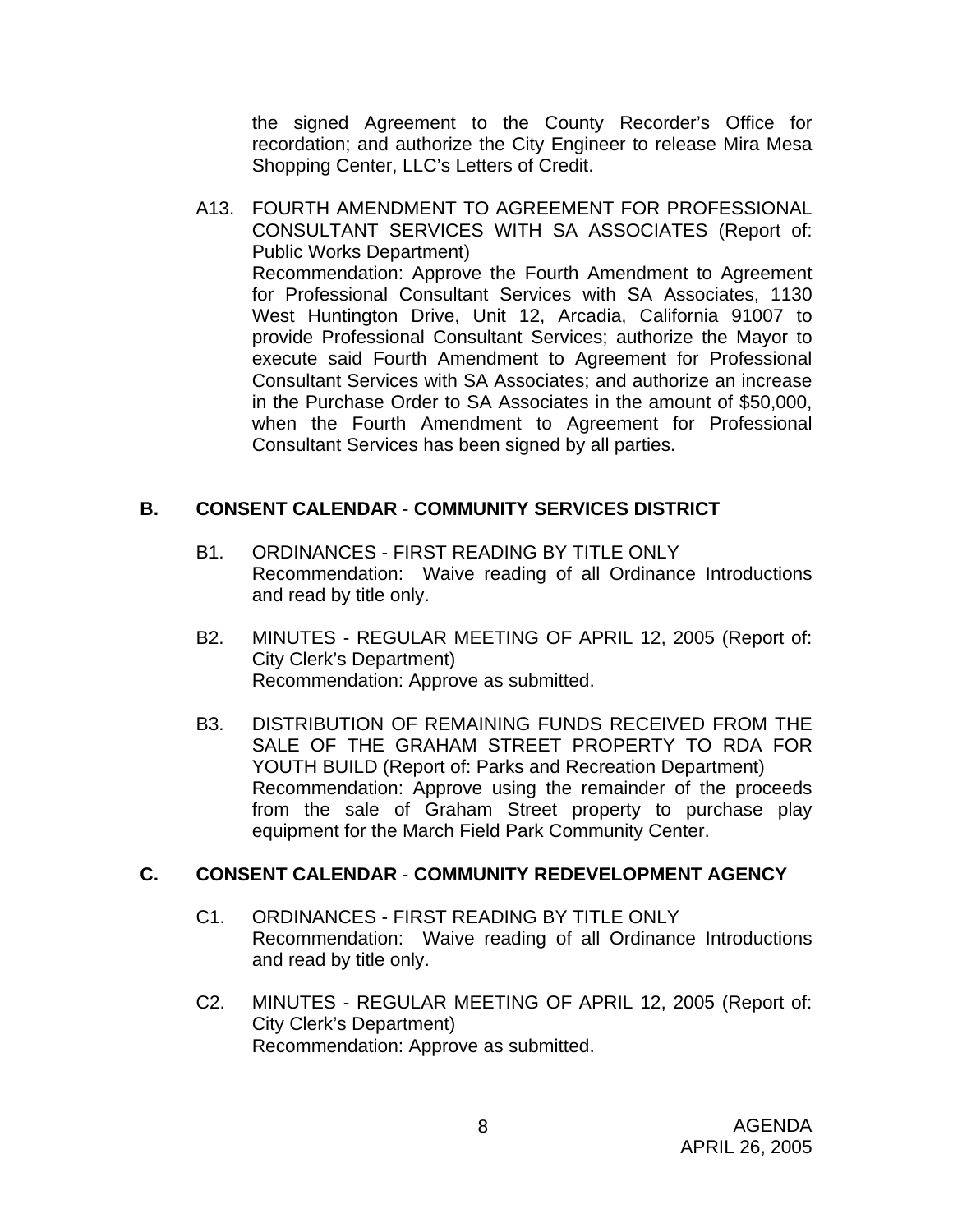## **D. CONSENT CALENDAR** - **BOARD OF LIBRARY TRUSTEES**

- D1. ORDINANCES FIRST READING BY TITLE ONLY Recommendation: Waive reading of all Ordinance Introductions and read by title only.
- D2. MINUTES REGULAR MEETING OF APRIL 12, 2005 (Report of: City Clerk's Department) Recommendation: Approve as submitted.

# **E. PUBLIC HEARINGS**

Questions or comments from the public on a Public Hearing matter are limited to five minutes per individual and must pertain to the subject under consideration.

 Those wishing to speak should complete and submit a GOLDENROD speaker slip to the Bailiff.

E1. PUBLIC HEARING REGARDING MAIL BALLOT PROCEEDING FOR COMMUNITY SERVICES DISTRICT (CSD) ZONE D PARKWAY LANDSCAPE MAINTENANCE) FOR: 1) TRACT 13585 – NORTH OF BAY AVENUE AND WEST OF LASSELLE STREET, 2) TRACT 19852 - NORTH OF COTTONWOOD AVENUE AND WEST OF MORRISON LANE, 3) TRACT 20032 - SOUTH OF COTTONWOOD AVENUE AND EAST OF INDIAN STREET, 4) TRACT 21806 – NORTH OF MARIPOSA AVENUE AND EAST OF PERRIS BOULEVARD, AND 5) TRACT 24721 - WEST OF SHUBERT STREET BETWEEN EUCALYPTUS AVENUE AND DRACAEA AVENUE (Report of: Public Works Department)

 Recommendation: That the Mayor and Members of the City Council, acting in their respective capacities as President and Members of the Board of Directors of the Moreno Valley Community Services District (CSD), after conducting the public hearing:

- 1. Tabulate the mail ballots for the proposed CSD Zone D annual charge for Tracts 13585, 19852, 20032, 21806 and 24721;
- 2. Verify and accept the results of the mail ballot proceeding as identified on the Official Tally Sheet and Assessor Parcel Number (APN) listing;
- 3. Receive and file with the City Clerk's Office the accepted Official Tally Sheet and APN listing; and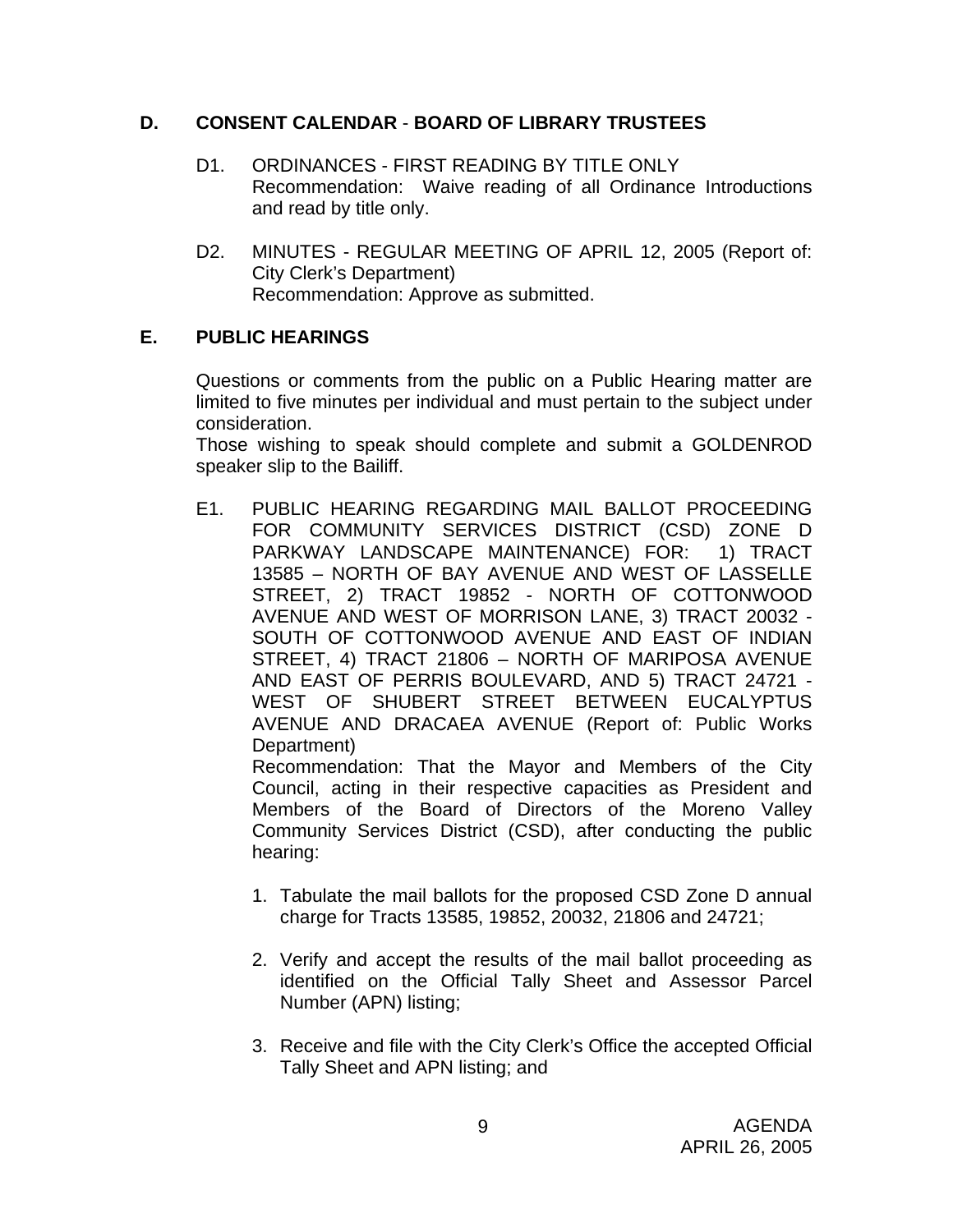- 4. If approved, authorize and impose the proposed Zone D annual charge to Tracts 13585, 19852, 20032, 21806 and 24721.
- E2. A PUBLIC HEARING FOR A PLOT PLAN APPLICATION (PA04- 0010) CONSISTING OF A 241 UNIT AFFORDABLE HOUSING MULTI-FAMILY APARTMENT COMPLEX WITH VARIOUS RECREATIONAL FACILITIES ON AN EXISTING 19.20 NET ACRE PARCEL OF LAND. A GENERAL PLAN AMENDMENT (PA04- 0008) AND CHANGE OF ZONE (PA04-0009) IS REQUESTED BY THE APPLICANT TO CHANGE THE LAND USE DESIGNATION ON THE SUBJECT PROPERTY SITE FROM NC (NEIGHBORHOOD COMMERCIAL) AND R-20 (RESIDENTIAL-20) TO R-15 (RESIDENTIAL-15). THE PROPOSED PROJECT, SUBMITTED BY THE APPLICANT, ALPHA III DEVELOPMENT INC. IS LOCATED ON THE EAST SIDE OF PERRIS BLVD., 600 SOUTH OF JOHN F. KENNEDY DRIVE (Report of: Community Development Department)

 Recommendation: The Planning Commission recommends that the City Council:

- 1. Adopt a Negative Declaration for PA04-0008 (General Plan Amendment), PA04-0009 (Change of Zone), and PA04-0010 (Plot Plan) pursuant to Section 21080(C) (1) and Section 15070(a) of the California Environmental Quality Act (CEQA) Guidelines;
- 2. Approve City Council Resolution No. 2005-37, approving PA04- 0008, thereby establishing General Plan land use map designations for certain properties as described in the Resolution, and the revised General Plan Maps as attached to the Resolution as Exhibits A;

# Resolution No. 2005-37

A Resolution of the City Council of the City of Moreno Valley, California, Approving a General Plan Amendment (PA04-0008) on Approximately 19.20 Net Acres (19.55 Gross Acres) from NC (Neighborhood Commercial) to R-15 (Residential-15) on 9.55 Acres and R-20 (Residential -20) to R-15 (Residential-15) on 10 Acres

3. Introduce City Council Ordinance No. 687, approving PA04- 0009, requesting to change the zoning classifications for certain property from NC (Neighborhood Commercial) and R-20 (Residential-20) to R15 (Residential-15) as described in the Ordinance; and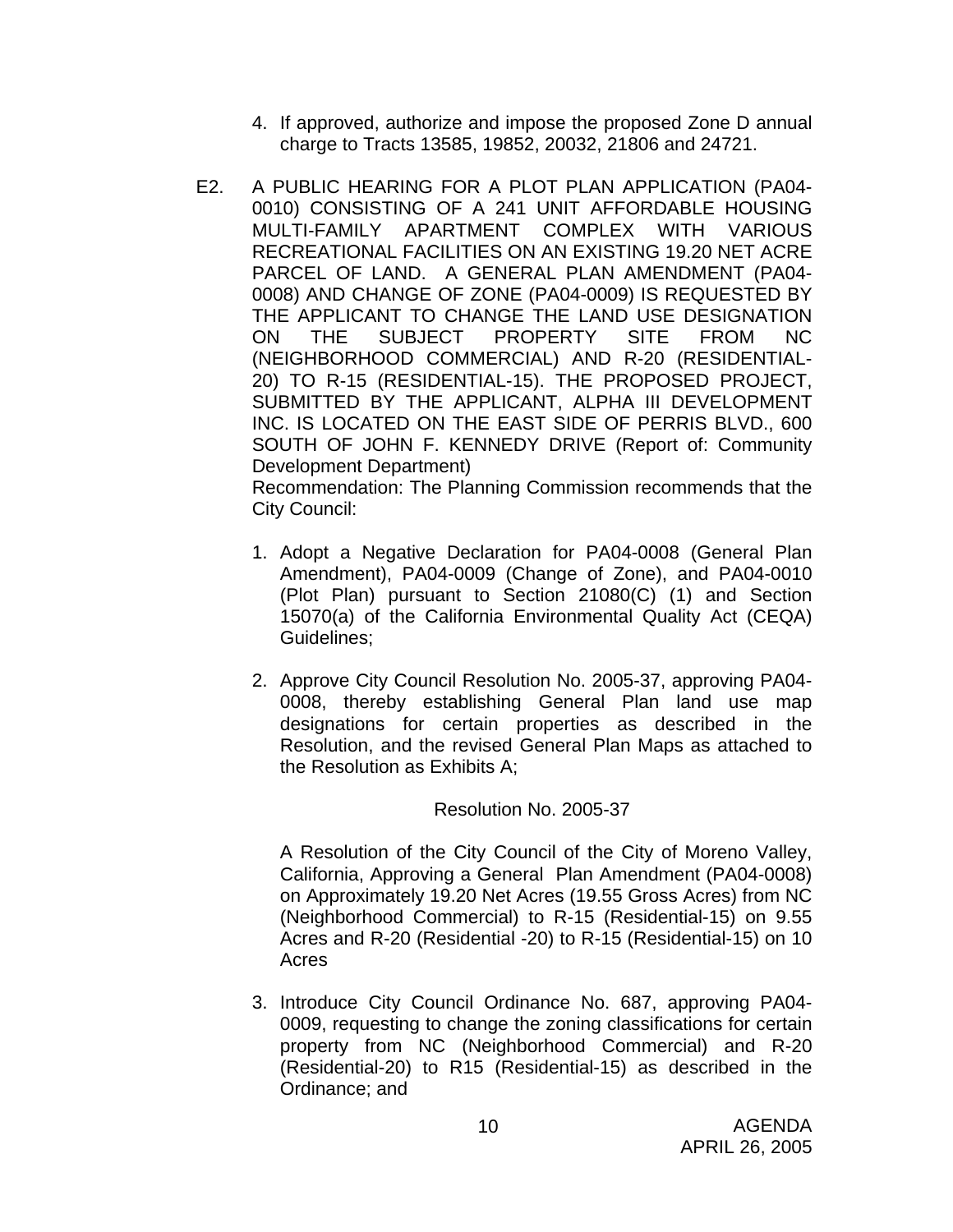#### Ordinance No. 687

An Ordinance of the City Council of the City of Moreno Valley, California, (PA04-0009), Amending the Official Zoning Atlas of said City, Changing the Zone on a 19.20 Net Acre (19.55 Gross Acre) Portion of Property from NC (Neigborhoood Commercial) to R-15 (Residential-15) on 9.55 Acres and R-20 (Residential-20) to R-15 (Residential-15) on 10 Acres Located on the East Side of Perris Boulevard, Just South of John F. Kennedy Drive

4. Approve City Council Resolution No. 2005-38, approving PA04- 0010, (Plot Plan) for a 241-unit affordable apartment complex with various recreational facilities on an existing 19.20 net acre parcel of land, based on the findings in the Resolution, and the conditions of approval, as attached as Exhibit A to the Resolution.

#### Resolution No. 2005-38

A Resolution of the City Council of the City of Moreno Valley Approving PA04-0010, for the Development of a 19.20 Net Acre (19.55 Gross Acre) Parcel of Land into a 241-Unit Affordable Apartment Complex with Various Recreational Accessory Uses

### **F. ITEMS REMOVED FROM CONSENT CALENDARS FOR DISCUSSION OR SEPARATE ACTION**

### **G. REPORTS**

- G1. CITY COUNCIL REPORTS ON REGIONAL ACTIVITIES
	- a) Report on March Joint Powers Authority by Council Member **White**
- G2. SUNNYMEAD BOULEVARD REVITALIZATION PLANNING PHASE UPDATE #3 AND REVIEW OF FINAL DESIGN ALTERNATIVE (Report of: Economic Development Department) Recommendation: That the Chairperson and Members of the Board of Directors of the Community Redevelopment Agency of the City of Moreno Valley (RDA Board):
	- 1. Discuss the status of the planning and design phase of the Sunnymead Boulevard Revitalization Project;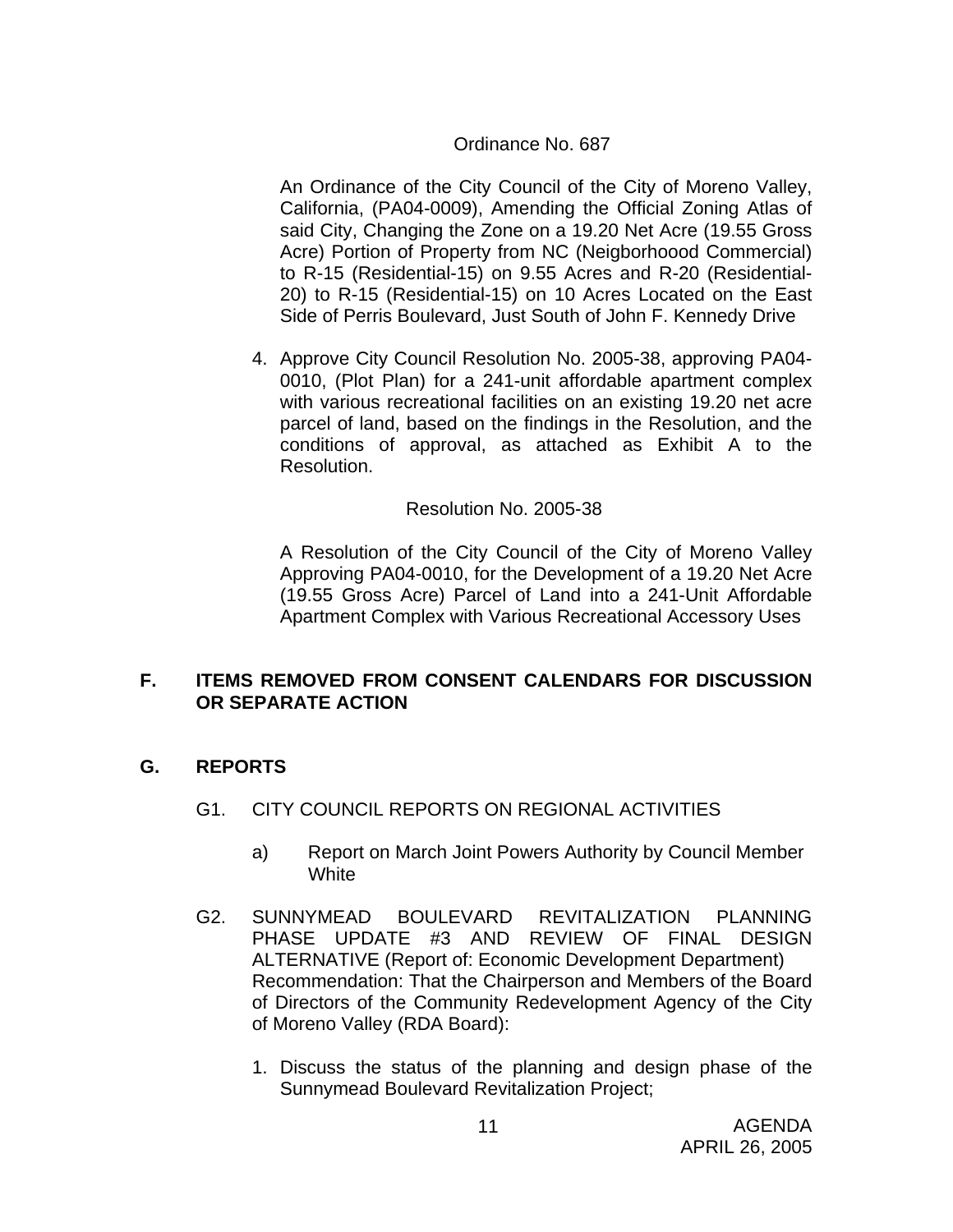- 2. Review the preferred design concept for Sunnymead Boulevard;
- 3. Review the proposed financing for the design for Sunnymead Boulevard; and
- 4. Direct staff to prepare a Strategic Plan for Sunnymead Boulevard for Council and Agency consideration.
- G3. REQUIRED PROPERTY TAX REVENUE PAYMENT TO RIVERSIDE COUNTY'S EDUCATIONAL REVENUE AUGMENTATION FUND (ERAF) (Report of: Economic Development Department) Recommendation: That the Chairperson and Members of the Board of Directors of the Community Redevelopment Agency of the City of Moreno Valley:
	- 1. Approve the required shift of Agency property tax revenue to the state of California's Education Revenue Augmentation Fund (ERAF) for the 2004-2005 fiscal year and direct staff to forward the payment in the amount of \$609,365 to the Riverside County Auditor.
- G4. PURCHASE AND SALE OF CONFERENCE AND RECREATION CENTER BY THE REDEVELOPMENT AGENCY FROM THE CITY (Report of: Economic Development Department) Recommendation: That the Mayor and City Council:
	- 1. Adopt Resolution No. 2005-39, Resolution of the City Council of the City of Moreno Valley approving and authorizing the execution of a Purchase and Sale Agreement with the Community Redevelopment Agency of the City of Moreno Valley and making certain findings in connection with the provision of public improvements and authorizing such improvements in connection therewith; and

Resolution No. 2005-39

A Resolution of the City Council of the City of Moreno Valley Approving and Authorizing the Execution of a Purchase and Sale Agreement with the Community Redevelopment Agency of the City of Moreno Valley and Making Certain Findings in Connection with the Provision of Public Improvements and Authorizing such Improvements in Connection Therewith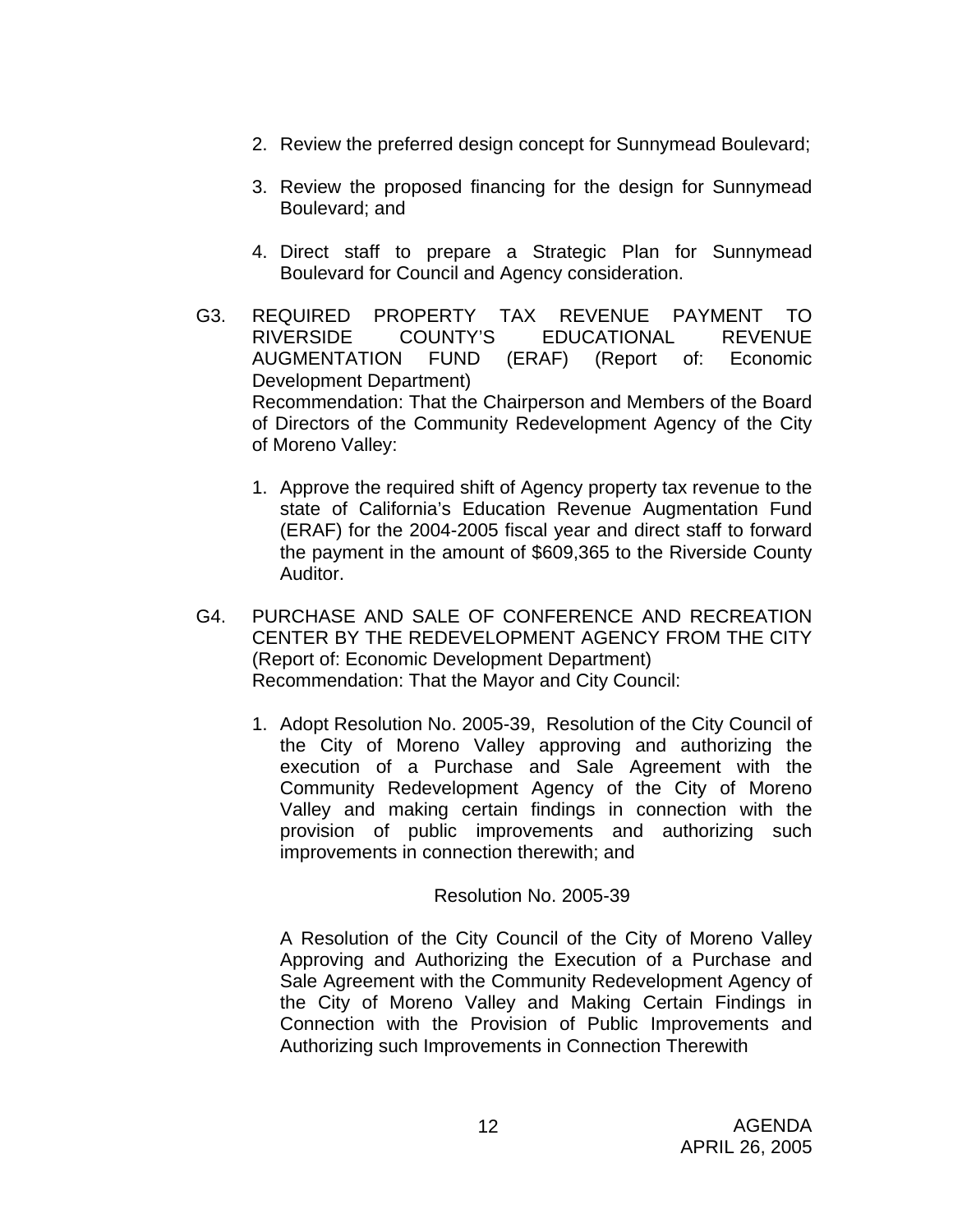Recommendation: That the Chairperson and Members of the Board of Directors of the Community Redevelopment Agency of the City of Moreno Valley (RDA Board):

2. Adopt Resolution No. RDA 2005-04, Resolution of the Community Redevelopment Agency of the City of Moreno Valley approving and authorizing the execution of a Purchase and Sale Agreement with the City of Moreno Valley and making certain findings in connection with the provision of public improvements and authorizing such improvements in connection therewith; and

### Resolution No. RDA 2005-04

A Resolution of the Community Redevelopment Agency of the City of Moreno Valley Approving and Authorizing the Execution of a Purchase and Sale Agreement with the City of Moreno Valley and Making Certain Findings in Connection with the Provision of Public Improvements and Authorizing such Improvements in Connection Therewith

- 3. Authorize the acceptance of title to the Conference and Recreation Center parcel by the Community Redevelopment Agency in accordance with the Purchase and Sale Agreement and direct the City Clerk, acting in the capacity of Secretary to the Community Redevelopment Agency to certify to the acceptance and attach said certification to the original grant deed for recordation
- G5. RESOLUTION DECLARING CERTAIN REAL PROPERTY AS EXCESS AND SETTING A PUBLIC HEARING AUTHORIZING SALE – A.P.NS: 477-220-038 AND 079 (FORMER CIVIC CENTER SITE) (Report of: Economic Development Department) Recommendation: That the City Council adopt Resolution No. 2005-40 to set a date for a public hearing to declare the subject property excess and authorize staff to solicit offers to purchase the property from interested parties.

Resolution No. 2005-40

A Resolution of the City Council of the City of Moreno Valley, California, Finding that the Public Interest and Convenience Require the Sale of a Site Excess to Public Use

## **ADJOURNMENT OF THE CITY COUNCIL MEETING TO SPECIAL MEETING OF THE MORENO VALLEY PUBLIC FACILITIES FINANCING CORPORATION**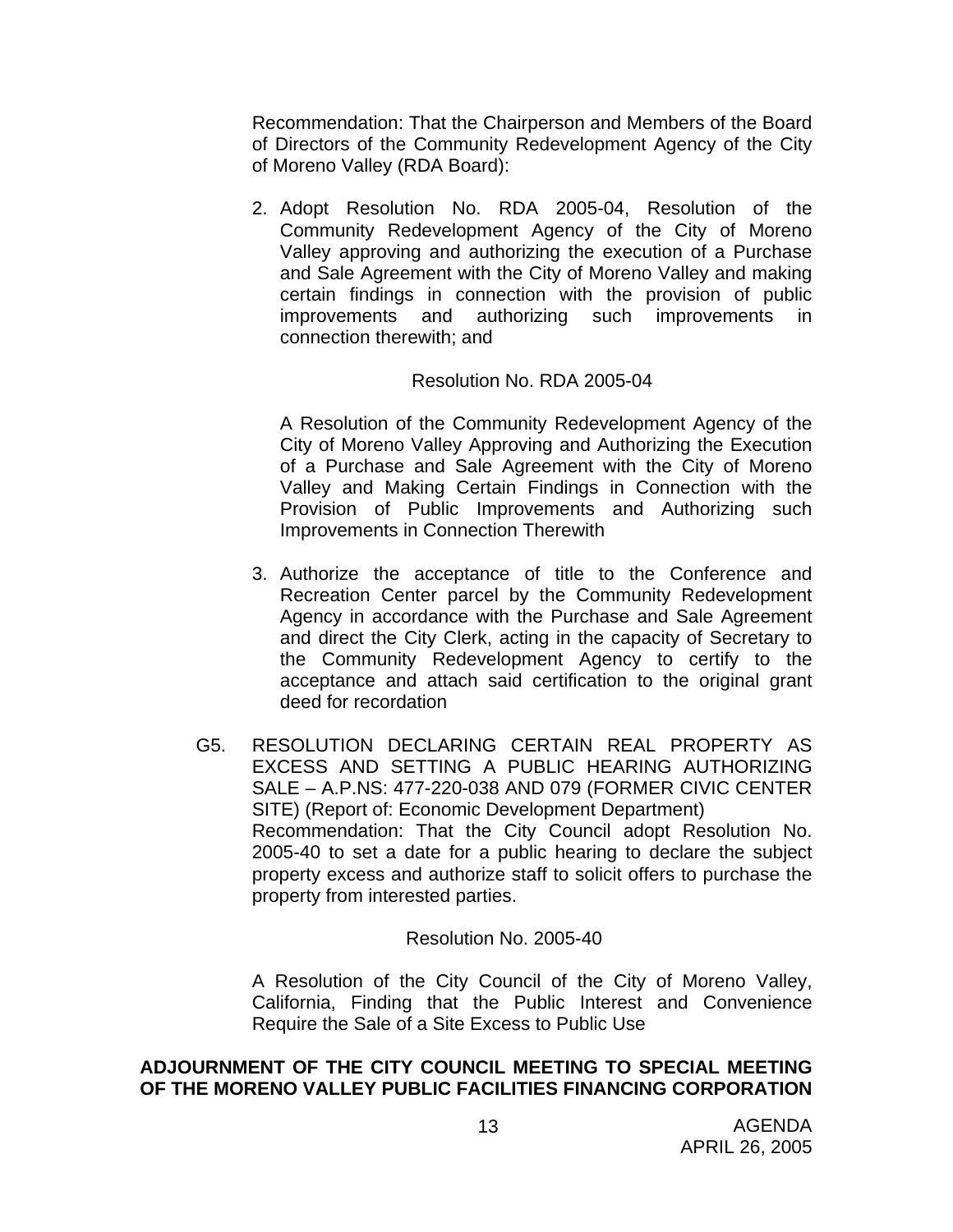#### **NOTICE AND CALL OF SPECIAL MEETING OF THE MORENO VALLEY PUBLIC FACILITIES FINANCING CORPORATION (MVPFFC)**

### **APRIL 26, 2005 – 6:30 P.M.**

(or as soon thereafter as the meeting may be called to order)

**NOTICE IS HEREBY GIVEN** that a special meeting of the Moreno Valley Public Facilities Financing Corporation (MVPFFC) will be held on April 26, 2005 commencing at 6:30 p.m., or as soon thereafter as the meeting may be called to order, in the City Council Chamber, City Hall, located at 14177 Frederick Street, Moreno Valley, California.

Said special meeting shall be for the purpose of:

## **AGENDA**

# • **CALL TO ORDER**

• **ROLL CALL**

## • **PUBLIC COMMENTS ON MATTERS ON THE SPECIAL MEETING AGENDA**

There is a three-minute time limit per person. Please complete and submit a LAVENDER speaker slip to the Bailiff. All remarks and questions shall be addressed to the presiding officer or to the City Council and not to any individual Council member, staff member or other person.

### **G. REPORTS**

G1. RESOLUTION DECLARING CERTAIN REAL PROPERTY AS EXCESS AND SETTING A PUBLIC HEARING AUTHORIZING SALE – A.P.NS: 477-220-038 AND 079 (FORMER CIVIC CENTER SITE) (Report of: Economic Development Department) Recommendation: That the Moreno Valley Public Facilities Financing Corporation adopt Resolution No. 2005-01 to set a date for a public hearing to declare the subject property excess and authorize staff to solicit offers to purchase the property from interested parties.

### Resolution No. MVPFFC 2005-01

A Resolution of the Moreno Valley Public Facilities Financing Corporation of the City of Moreno Valley, California, Finding that the Public Interest and Convenience Require the Sale of a Site Excess to Public Use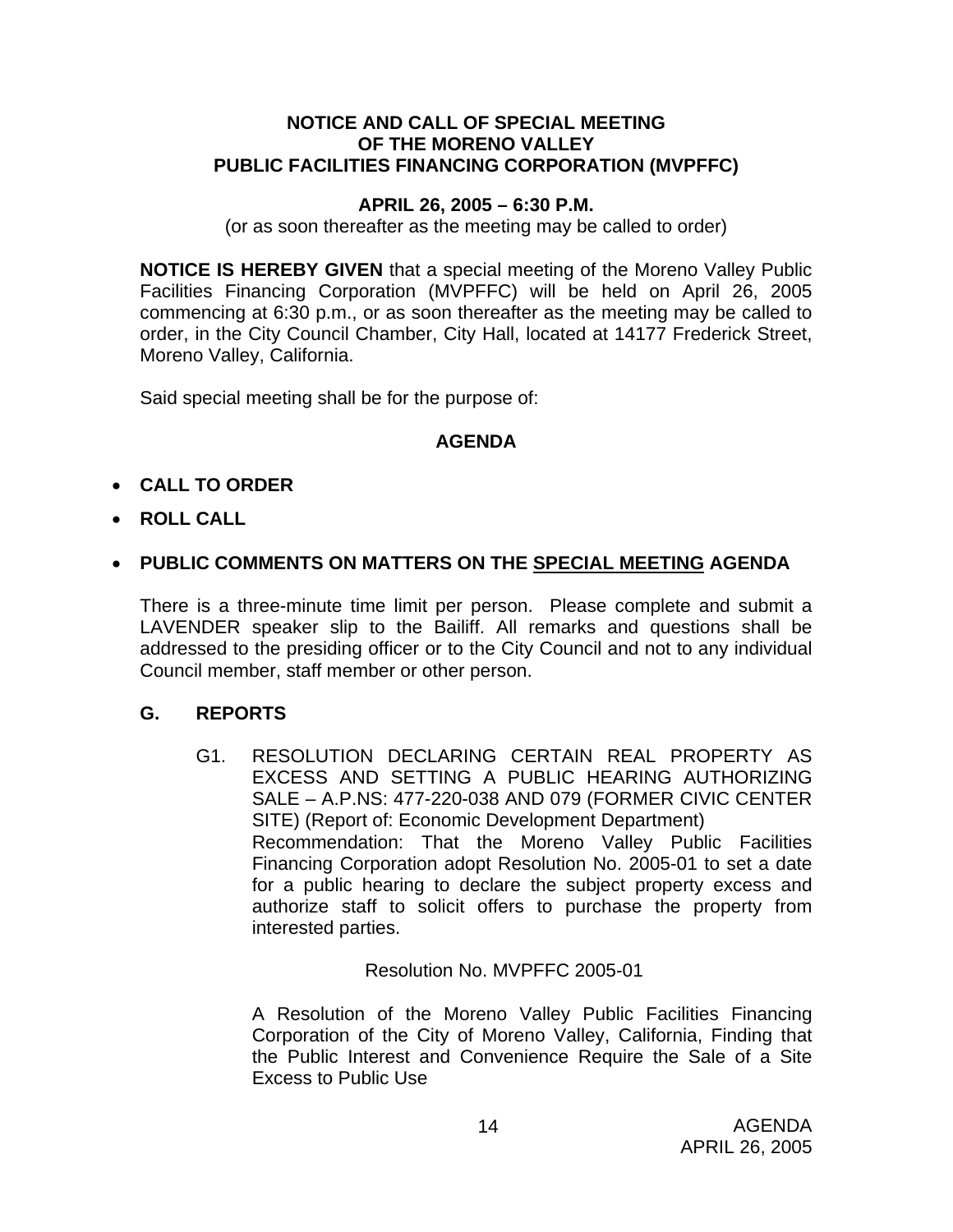# **ADJOURNMENT to Regular City Council Meeting**

**RECONVENE JOINT MEETING OF THE CITY COUNCIL OF THE CITY OF MORENO VALLEY, MORENO VALLEY COMMUNITY SERVICES DISTRICT, AND THE COMMUNITY REDEVELOPMENT AGENCY OF THE CITY OF MORENO VALLEY**

## **G. REPORTS**

- G6. LEGISLATIVE UPDATE (Report of: Interim Assistant City Manager) Recommendation: That the City Council receive and file the informational report.
- G7. CITY MANAGER'S REPORT (Informational Oral Presentation not for Council action)

## **H. LEGISLATIVE ACTIONS**

ORDINANCES - 1ST READING AND INTRODUCTION – NONE

ORDINANCES - 2ND READING AND ADOPTION

H1. ORDINANCE NO. 685 - AN ORDINANCE OF THE CITY COUNCIL OF THE CITY OF MORENO VALLEY, CALIFORNIA, AMENDING SECTION 9.09.060 OF TITLE 9 OF THE CITY OF MORENO VALLEY MUNICIPAL CODE REGARDING VEHICLE DEALERSHIPS AND RENTAL AGENCIES (RECEIVED FIRST READING AND INTRODUCTION APRIL 12, 2005 ON A 4-0-1 VOTE, BATEY ABSENT) (Report of: Community Development Department)

Recommendation: Adopt Ordinance No. 685

#### Ordinance No. 685

 An Ordinance of the City Council of the City of Moreno Valley, California, Amending Section 9.09.060 of Title 9 of the City of Moreno Valley Municipal Code Regarding Vehicle Dealerships and Rental Agencies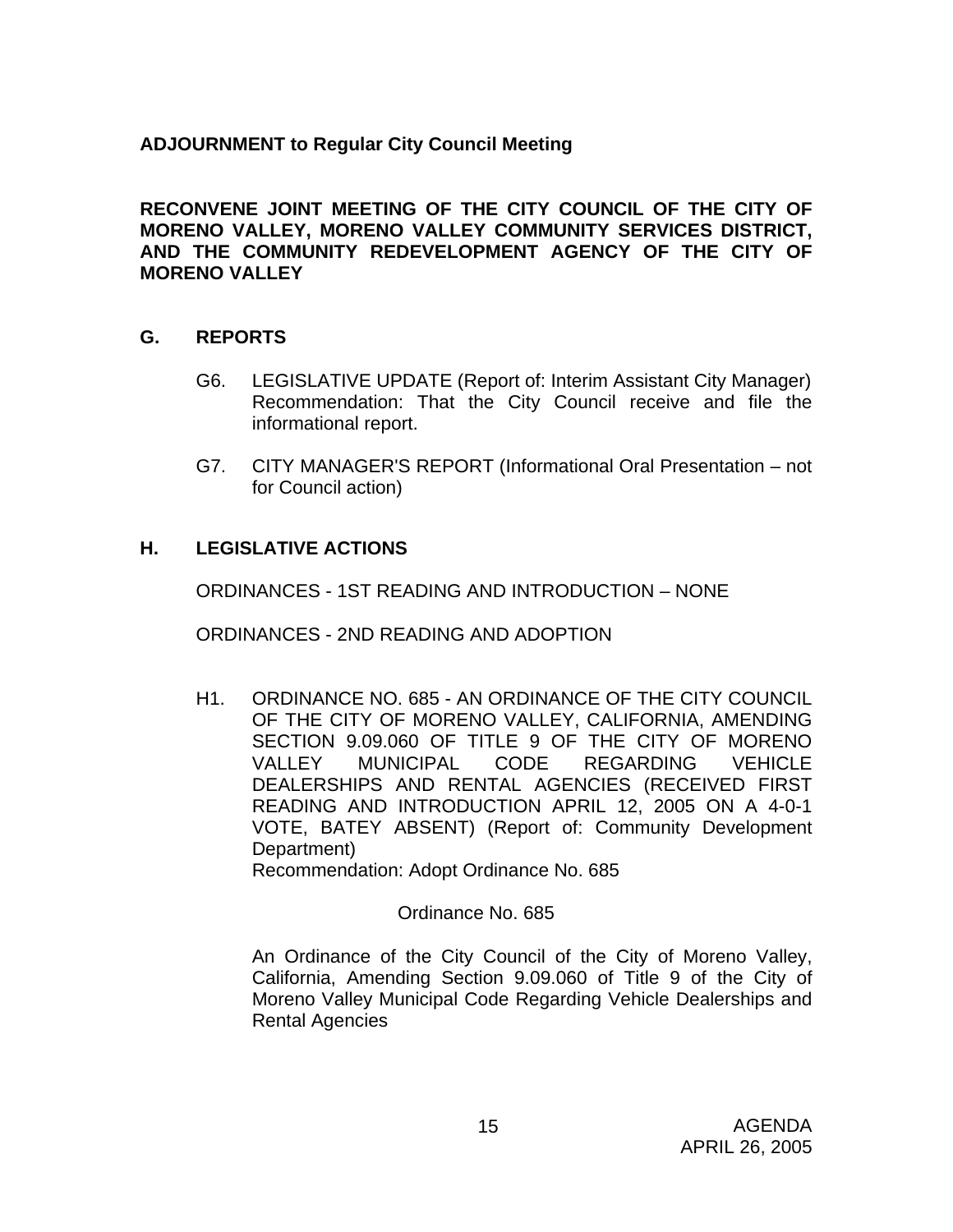H2. ORDINANCE NO. 686 - AN ORDINANCE REPEALING PROVISIONS RELATING TO CAMPAIGN DISCLOSURE (RECEIVED FIRST READING AND INTRODUCTION APRIL 12, 2005 ON A 4-0-1, BATEY ABSENT) (Report of: City Clerk's Department)

Recommendation: Adopt Ordinance No. 686.

# Ordinance No. 686

 An Ordinance of the City Council of the City of Moreno Valley, California, Repealing Ordinance No. 232 and Ordinance No. 391, which Established Provisions Relating to Campaign Disclosure

# ORDINANCES - URGENCY ORDINANCES - NONE

# RESOLUTIONS – NONE

# PUBLIC COMMENTS **ON ANY SUBJECT NOT ON THE AGENDA** UNDER THE JURISDICTION OF THE CITY COUNCIL

Those wishing to speak should complete and submit a BLUE speaker slip to the Bailiff. There is a three-minute time limit per person. All remarks and questions shall be addressed to the presiding officer or to the City Council and not to any individual Council member, staff member or other person.

## **CLOSING COMMENTS AND/OR REPORTS OF THE CITY COUNCIL, COMMUNITY SERVICES DISTRICT, OR COMMUNITY REDEVELOPMENT AGENCY**

**ADJOURNMENT**: In Memory of Sgt. William Dean Richardson